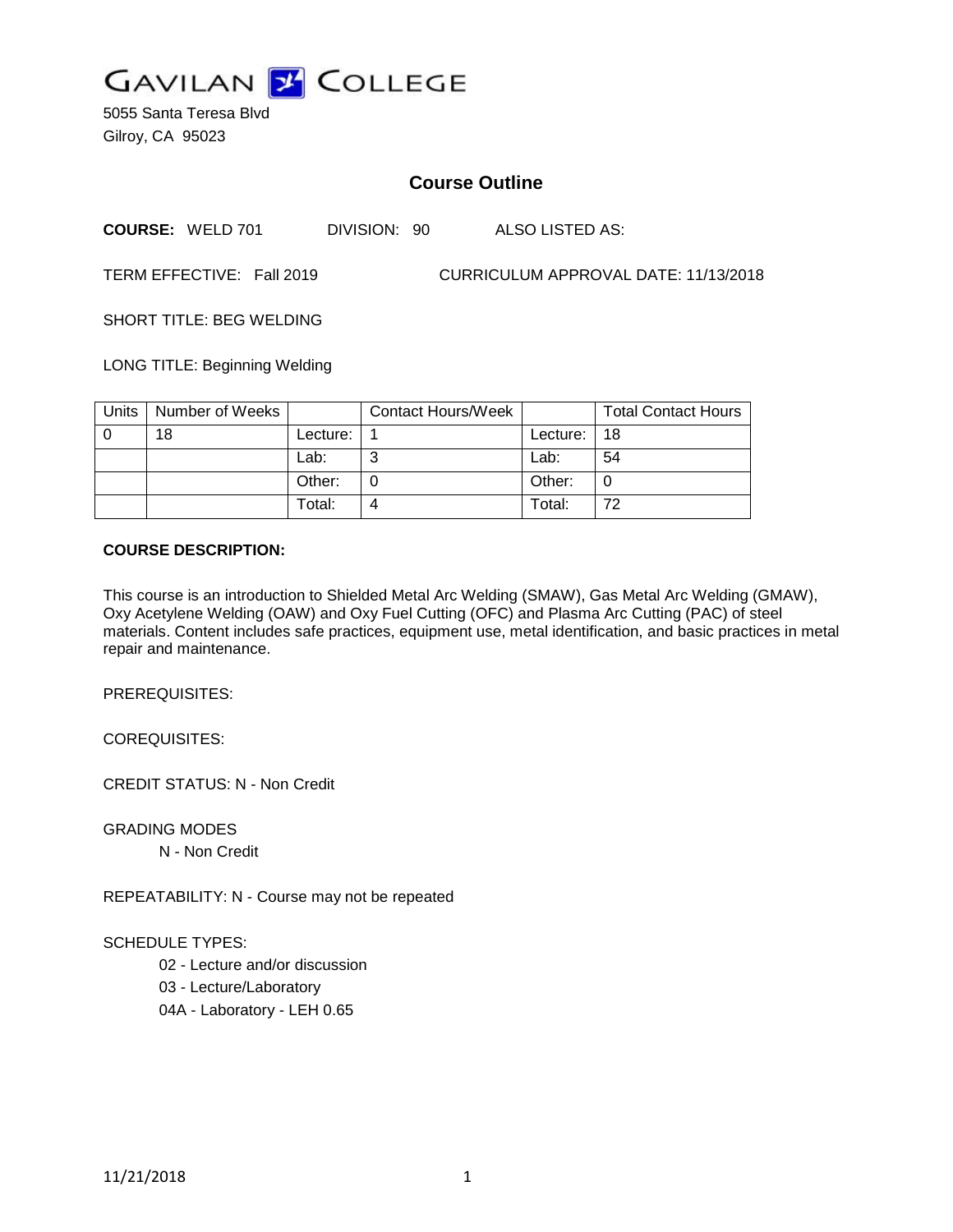# **STUDENT LEARNING OUTCOMES:**

1. Demonstrate and describe proper safety practices when working in a welding environment.

Measure of assessment: demonstration, exam, discussion

Year assessed, or planned year of assessment: 2019

Semester: Fall

Institution Outcome Map

1. Communication:

1.1 Students will communicate effectively in many different situations, involving diverse people and viewpoints.

1.2 Speaking: Students will speak in an understandable and organized fashion to explain their ideas, express their feelings, or support a conclusion.

1.3 Listening: Students will listen actively and respectfully to analyze the substance of others' comments.

1.4 Reading: Students will read effectively and analytically and will comprehend at the college level.

1.5 Writing: Students will write in an understandable and organized fashion to explain their ideas, express their feelings, or support a conclusion.

2. Cognition:

2.1 Students will think logically and critically in solving problems; explaining their conclusions; and evaluating, supporting, or critiquing the thinking of others.

2.2 Analysis and Synthesis: Students will understand and build upon complex issues and discover the connections and correlations among ideas to advance toward a valid independent conclusion.

2.3 Problem Solving: Students will identify and analyze real or potential problems and develop, evaluate, and test possible solutions, using the scientific method where appropriate.

2.4 Creative Thinking: Students will formulate ideas and concepts in addition to using those of others.

2.5 Quantitative Reasoning: Students will use college-level mathematical concepts and methods to understand, analyze, and explain issues in quantitative terms.

2.6 Transfer of Knowledge and Skills to a New Context: Students will apply their knowledge and skills to new and varied situations.

7. Content Specific:

Apply integrated knowledge with incremental skill improvement resulting in functional application of welding techniques.

Measure of assessment: exam, skill demonstration

Year assessed, or planned year of assessment: 2019

Semester: Fall

Institution Outcome Map

2. Cognition:

2.1 Students will think logically and critically in solving problems; explaining their conclusions; and evaluating, supporting, or critiquing the thinking of others.

2.2 Analysis and Synthesis: Students will understand and build upon complex issues and discover the connections and correlations among ideas to advance toward a valid independent conclusion.

2.3 Problem Solving: Students will identify and analyze real or potential problems and develop, evaluate, and test possible solutions, using the scientific method where appropriate.

2.4 Creative Thinking: Students will formulate ideas and concepts in addition to using those of others.

2.5 Quantitative Reasoning: Students will use college-level mathematical concepts and methods to understand, analyze, and explain issues in quantitative terms.

2.6 Transfer of Knowledge and Skills to a New Context: Students will apply their knowledge and skills to new and varied situations.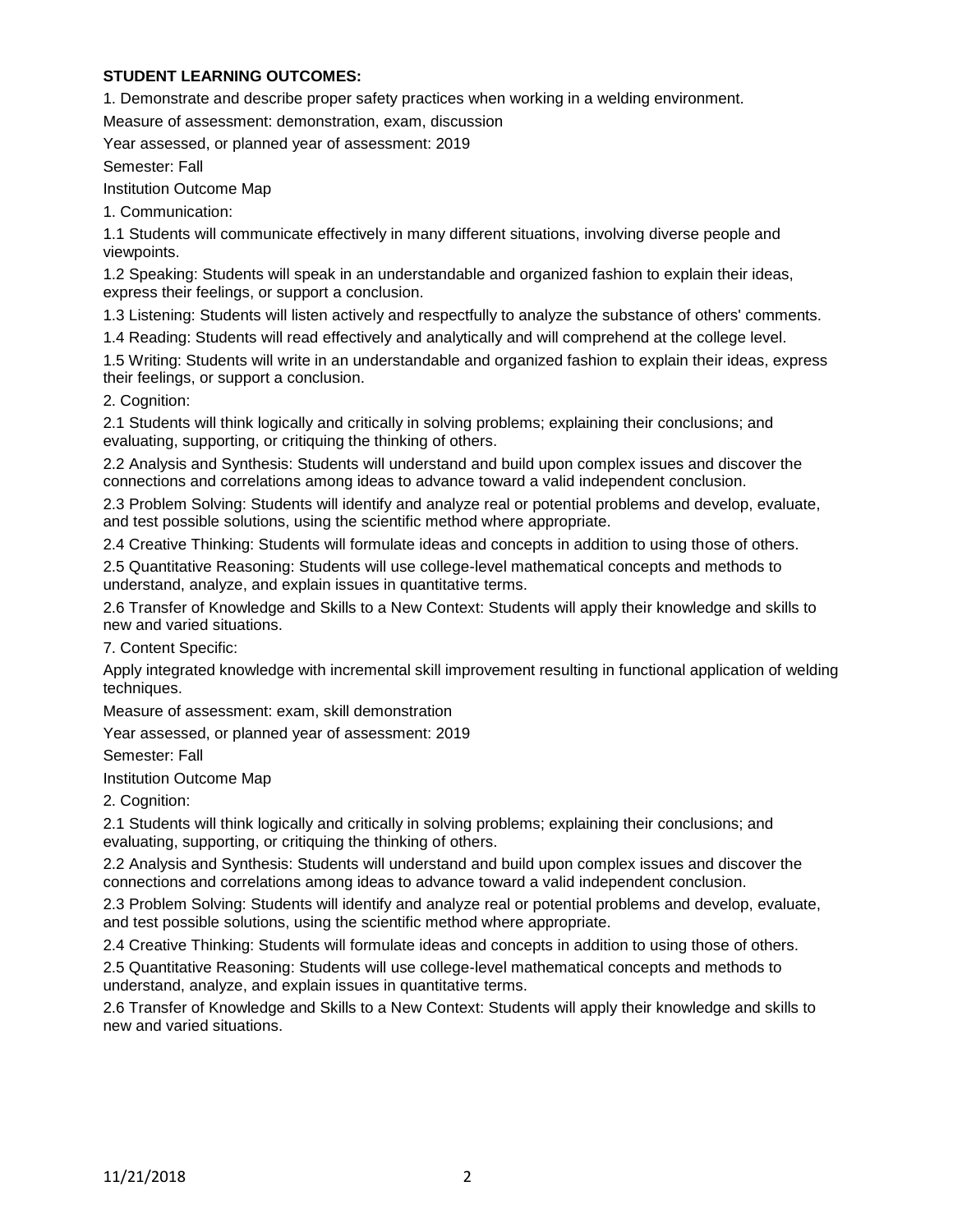# **CONTENT, STUDENT PERFORMANCE OBJECTIVES, OUT-OF-CLASS ASSIGNMENTS**

Curriculum Approval Date: 11/13/2018

Lecture 18 hours, Lab 54 hours

#### 3 Hours

Content: Introduction, Safety

Student Performance Objectives: List items that are manufactured using various welding processes. Sketch the various types of welding machinery. Explain why welding curtains are used in a welding environment. Discuss the various pieces of safety equipment that should be used. Describe why it is important to read and understand the manufacturer's safety and operating instructions on any piece of equipment.

#### 4 Hours

Content: Shielded Metal Arc Welding (SMAW) - Equipment, Setup, and Operation

Student Performance Objectives: Describe the process of SMAW. Describe safe SMAW work practices. List and define the three units used to measure a welding current. Explain how adding various chemicals to the coverings of the electrodes affects the welding arc. Describe the three different types of current used for welding and their effects on welds. Define open circuit voltage and operating voltage. State the purpose of a rectifier. List three characteristics of the weld bead that can be controlled by the movement or weaving of the welding electrode. Match various SMAW electrodes to the four filler metal groups. Define stringer beads and tell how they are used.

### 3 Hours

Content: Oxy Fuel Cutting (OFC), Plasma Arc Cutting (PAC), Oxy Acetylene Welding (OAW) - Equipment, Setup, and Operation

Student Performance Objectives: Describe the equipment and material needed. Explain how to light and extinguish a torch safely. Discuss how to safely set the working pressure on a regulator. Explain the different methods of cutting.

### 3 Hours

Content: Gas Metal Arc Welding (GMAW) - Equipment, Setup, and Operation

Student Performance Objectives: Describe how to safely set up the GMAW equipment. Explain how to safely thread the GMAW wire into the equipment. Explain how to make stringer beads. Describe how to weld butt, lap, and tee joints. Explain the axial spray metal transfer process.

#### 3 Hours

Content: Flux Cored Arc Welding (FCAW) – Equipment, Setup, and Operation

Student Performance Objectives: Identify the various components of FCAW. Describe the process of FCAW. List safe FCAW work practices. List four negative effects caused by an improper gun angle. State the effect on a weld if one increases or decreases electrode extension. List three limitations to the FCAW process. Explain why it is often possible with the FCAW process to make welds without having to bevel the edge of the plate. List the two elements used as the basis for most FCAW fluxes. Explain why it is important to remove the slag from a weld bead before the parts are painted.

2 Hours

METHODS OF INSTRUCTION: Lecture, discussion, guided practice

OUTSIDE OF CLASS ASSIGNMENTS:

Required Outside Hours: 18

Assignment Description: Read textbook and study for exams.

Required Outside Hours: 18

Assignment Description: Complete workbook exercises.